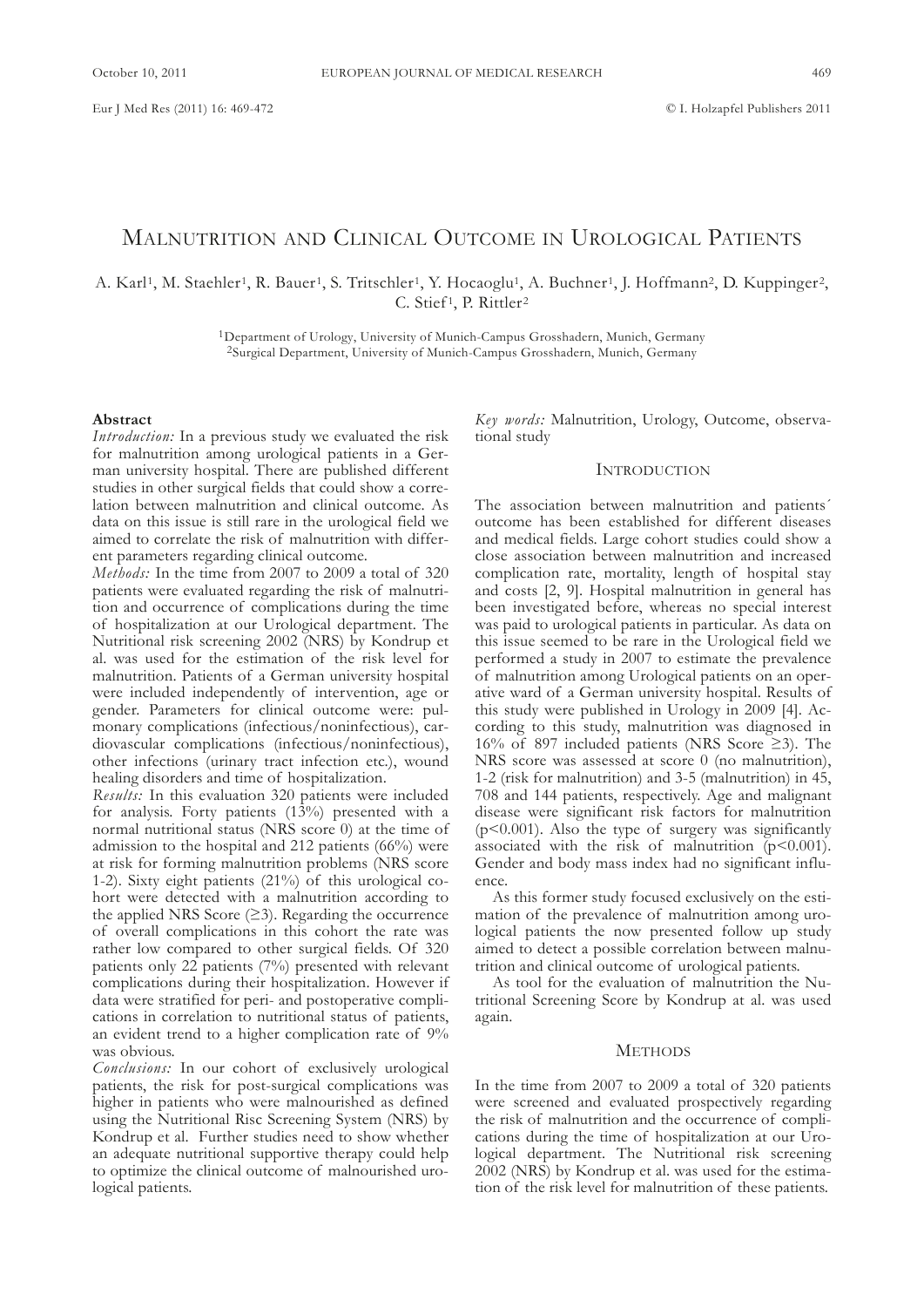## NUTRITIONAL RISK SCREENING (NRS 2002)

The screening tool used was based on the NRS 2002, provided by the Danish Society for Parenteral and Enteral Nutrition. A minimal amendment (categorization of different operative procedures) was created for use in urological patients. In brief, patients are characterized by scoring the components 'undernutrition' and 'severity of disease' in four categories (absent – 0 pts., mild  $-1pt$ , moderate  $-2pts$ . and severe  $-3pts$ . The patient can have a score of 0–3 pts. for each component resulting in a total score of 0–6 pts., plus 1 pt in case the patient is  $> 70$  yrs old. Any patient with a total score  $\geq$ 3 is considered to be malnoursished.  $Un$ dernutrition´ is evaluated using three variables (BMI, percentage of recent weight loss and recent change in food intake). The most compromised of the three variables is used to categorize the patient. Detailed information about the development and validation of this tool is presented in the publication of Kondrup et al. [5].

Patients of a German university hospital were included independently of intervention, age or gender. Following parameters for clinical outcome were collected: pulmonary complications (infectious/noninfectious), cardiovascular complications (infectious/noninfectious), other infections (urinary tract infection etc.), wound healing disorders and length of hospital stay.

### **RESULTS**

In this evaluation 320 patients were included for analysis. Forty patients  $(13\%)$  presented with a normal nutritional status (nRs score 0) at the time of admission to the hospital and 212 patients (66%) were at risk for forming malnutrition problems (NRS score 1-2). Sixty eight patients (21%) in this urological cohort were detected to be malnourished according to the NRS Score (≥3). Regarding the occurrence of the overall complications in our cohort the rate was rather low compared to other surgical fields. of 320 patients only 22 patients (7%) presented with relevant complications during their hospitalisation.

If the occurrence of complications is stratified in relation to the nutritional status, a clear trend towards a higher complication rate among those patients who are at risk for malnutrition (7%) or who are malnourished  $(9\%)$  can be found (Table 1).

If we take a closer look at the different kinds of complications (infectious or non-infectious) we could detect no significant difference between the patients that are well nourished. (3%) However, similar to surgical patients, there can be detected a significant rise in complications related to infections in patients that are malnourished  $(6\%)$ . In contrary to the results that can be found in pure surgical publications the group of patients with a relative risk for malnutrition had a higher rate of non-infectious complications. (1.8% vs.4.7%).

Further evaluation of the data was performed to classify for the reason of complications regarding pulmonary (e.g. embolia, pneumonia etc.) and cardiovascular complications (e.g. myocardial infarction, arythmia etc.) of non infectious and infectious origin (Table 2). Furthermore complications like wound healing disorders or general infections (urinary tract infections, intraabdominal abscess etc.) were analysed. Regarding the non-infectious pulmonary and cardiovascular complications the malnourished group showed a higher incidence than the patients without nutritional impairment.

Regarding the infectious pulmonary complications there was found a low incidence in the whole group of only 0.5%.

Concerning the wound healing disorders there was detected a similar finding as found in surgical publications. Patients with a normal nutrition status had no disorders, whereas 0.5% of patients with the risk for malnutrition and 3% of malnourished patients were detected with wound healing disorders (Table 3).

*Table 1.* Patient characteristics.

|                        | total   | NRS Score 0 | Score 1-2 | Score $\geq$ 3 |
|------------------------|---------|-------------|-----------|----------------|
| Patients $(n=320)$     | 320     | 40          | 212       | 68             |
| Percentage             | $100\%$ | 13%         | $66\%$    | $21\%$         |
| No complications $(n)$ | 299     | 38          | 199       | 62             |
| Percentage             | 93%     | 95%         | 94%       | $91\%$         |
| Complications (n)      | 22      | 2           | 14        | 6              |
| Percentage             | $7\%$   | $5\%$       | $7\%$     | $9\%$          |

*Table* 2. General complications (infectious / non-infectious) according the NRS Score.

| <b>General Complications</b> Score 0 |         | Score 1-2     | Score $\geq$ 3 |
|--------------------------------------|---------|---------------|----------------|
| Infectious $= n$<br>$^{0}/_{0}$      | $3.0\%$ | $1.8\%$       | $6.0\%$        |
| Non-infectious $=n$<br>$\frac{0}{0}$ | $3.0\%$ | 10<br>$4.7\%$ | $3.0\%$        |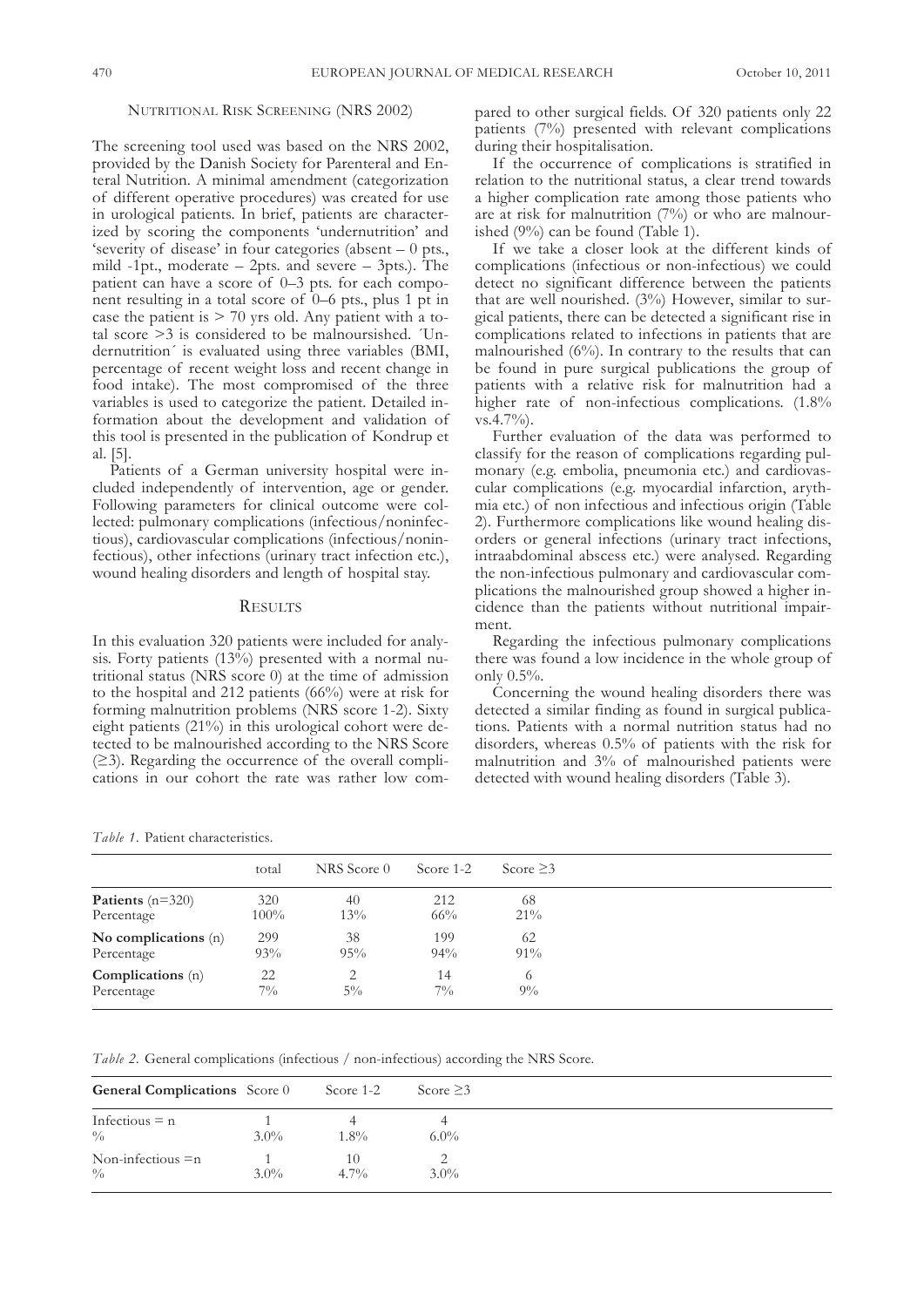| <b>Specific Complications</b>                           | Score $0$                   | Score 1-2                                                                                                                                                                                                                                                                                                                                                                                                                                            | Score $\geq$ 3      |
|---------------------------------------------------------|-----------------------------|------------------------------------------------------------------------------------------------------------------------------------------------------------------------------------------------------------------------------------------------------------------------------------------------------------------------------------------------------------------------------------------------------------------------------------------------------|---------------------|
| Pulmonary non infectious compl.<br>$\frac{0}{0}$        | $0.0\%$                     | $1.0\%$                                                                                                                                                                                                                                                                                                                                                                                                                                              | $\theta$<br>$0.0\%$ |
| Myocardial comp. $=n$<br>0/0                            | $\theta$<br>$0.0\%$         | $\mathfrak{D}_{\mathfrak{D}_{\mathfrak{D}}}^{\mathfrak{D}_{\mathfrak{D}}}(\mathfrak{D}_{\mathfrak{D}})_{\mathfrak{D}}^{\mathfrak{D}}(\mathfrak{D}_{\mathfrak{D}})_{\mathfrak{D}}^{\mathfrak{D}}(\mathfrak{D}_{\mathfrak{D}})_{\mathfrak{D}}^{\mathfrak{D}}(\mathfrak{D}_{\mathfrak{D}})_{\mathfrak{D}}^{\mathfrak{D}}(\mathfrak{D}_{\mathfrak{D}})_{\mathfrak{D}}^{\mathfrak{D}}(\mathfrak{D}_{\mathfrak{D}})_{\mathfrak{D}}^{\mathfrak{$<br>$1.0\%$ | $0.5\%$             |
| Pulmonary infectious complications $= n$<br>$^{0}/_{0}$ | $\left( \right)$<br>$0.0\%$ | $0.5\%$                                                                                                                                                                                                                                                                                                                                                                                                                                              | $\Omega$<br>$0.0\%$ |
| Wound healing disorders $= n$<br>$\frac{0}{0}$          | $0.0\%$                     | $0.5\%$                                                                                                                                                                                                                                                                                                                                                                                                                                              | 2<br>$3.0\%$        |

*Table 3.* specific complications.

*Table 4.* Mean time of hospitalisations.

| Mean time of hospitalisation             | NRS Score 0 | NRS Score 1-2                 | NRS Score $\geq$ 3 |
|------------------------------------------|-------------|-------------------------------|--------------------|
| No complications / hospital stay in days |             |                               |                    |
| Complications / hospital stay in days    |             | $\overline{1}$ $\overline{0}$ | 28                 |

### **DISCUSSION**

Our results show that not only surgical patients but also urological patients who are at risk for malnutrition suffer from a higher peri- and postoperative complication rate. similar to patients published in surgical studies [1] we could detect a relation of other comorbidities and postoperative non-infectious complications. If we take a look at patients who were malnourished in our cohort, there could be detected a higher risk for infectious postoperative complications.

However in our urological cohort the situation differs from that published in surgical studies [3, 6-8]. In surgical patients there can be seen, that infectious and non-infectious complications are rising according to the state of malnutrition. The higher the risk for malnutrition, the higher was the risk for both infectious and non-infectious complications. However in our urological cohort of patients with malnutrition, the rate of infectious complications was lower than that of non-infectious complications. this shows that in this group of patients there were more cardiovascular and pulmonary comorbidities preexistent, which were responsible for the effect of complication-shift in the postoperative period.

Furthermore there remains the question for severity and value of complications, what can be estimated from the time of hospitalisation. For patients without important complications, the medial hospitalisation was 5-6 days, whereas patients with a relevant malnutrition presented with a medial hospitalisation time of 9 days. By looking at the patients with complications and their time of hospitalisation, there was seen no elongation of hospital stay in the group of normal nourished patients (NRS 0). However analyzing patients with the risk of malnutrition (NRS 1-2) there could be seen a significant elongation of hospitalisation up to 16 days. Analysing patients with existent malnutrition (NRS  $\geq$ 3) hospital stay was extended to 28 days (Table 4).

From these results we can conclude, that malnourished patients experience more severe complications postoperatively or in case of complications with identical severity to other patients groups, show a significant worse convalescence.

# **CONCLUSIONS**

In our cohort of exclusively urological patients, the rate of complications was higher in patients who were malnourished as defined using the Nutritional Risk Screening System (NRS) by Kondrup et al. Further studies need to address, if we can take influence on this issue by optimizing the preoperative nutrition status by special interventions like they were described in common and oncological surgery procedures. As we can find beneficial effects of the so called immunonutrition, it could be possible that these effects could be observed also in regular and oncological urological patients

#### **REFERENCES**

- 1. Bruun lI, Bosaeus I, Bergstad I et al.: Prevalence of malnutrition in surgical patients: evaluation of nutritional support and documentation. Clin Nutr 18(3): 141-147, 1999.
- 2. Correia MI and Waitzberg DL: The impact of malnutrition on morbidity, mortality, length of hospital stay and costs evaluated through a multivariate model analysis. Clin Nutr 22(3): 235-239, 2003.
- 3. Edington J, Boorman J, Durrant ER et al.: Prevalence of malnutrition on admission to four hospitals in England. The Malnutrition Prevalence Group. Clin Nutr 19(3): 191-195, 2000.
- 4. Karl A, Rittler P, Buchner A et al.: Prospective assessment of malnutrition in urologic patients. Urology 73(5): 1072-1076, 2009.
- 5. Kondrup J, Rasmussen HH, Hamberg O et al.: Nutritional risk screening (nRs 2002): a new method based on an analysis of controlled clinical trials. Clin Nutr 22(3): 321-336, 2003.